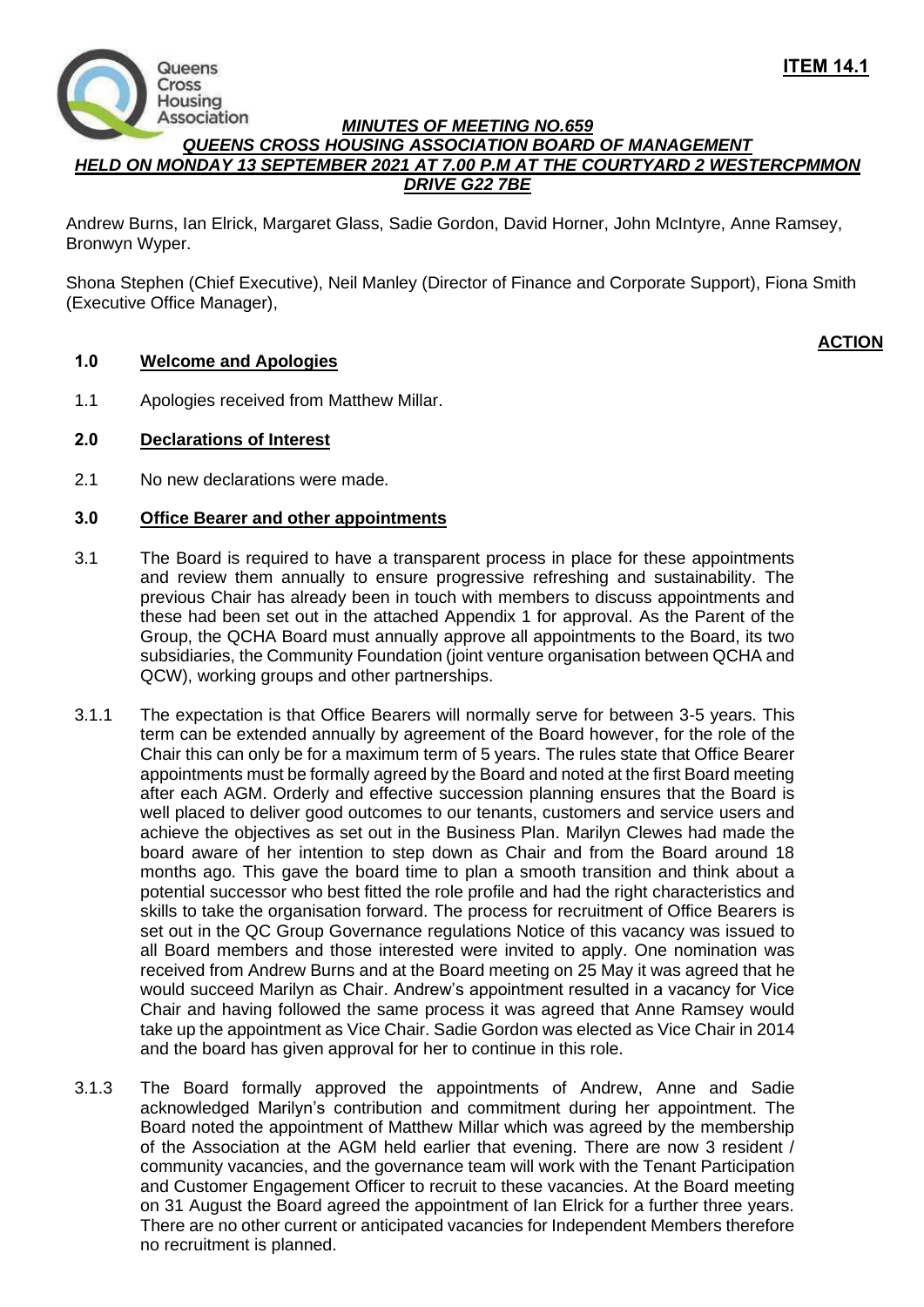#### **3.2 Co-optees**

3.2.1 The Board can co-opt anyone it considers suitable. Co-optees do not need to be Members, but they can only serve as co-optees on the Board until the next annual general meeting or until removed by the Board. There were no co-options to be agreed

#### **3.3 Queens Cross Ambassadors**

3.3.1 The Association currently has 1 Ambassador: Mohammed Razaq. The board approved the new appointment of Marilyn Clewes.

### **3.4 Audit Committee**

3.4.1 The Board re-appointed 3 of the existing members to the Audit Committee; Ian Elrick, John McIntyre and Andrew Burns. John McIntyre has agreed to continue as Chair. This is a key role and the board thanked John for agreeing to continue this appointment.

### **3.5 Remuneration Committee**

3.5.1 The Board re-appointed the following 3 members to the Remuneration Committee: Ian Elrick, Margaret Glass and Andrew Burns. Membership of the Committee is a maximum of 4 including the Chair of the Association Board. The Committee is happy to continue with a membership of 3 for the remainder of 2021 when they hope that Matt Millar may consider joining as this will support succession planning.

#### **3.6 Community Involvement Groups**

- 3.6.1 The Board agreed the following appointments to the Community Involvement Groups:
	- 1. Dundasvale Anne Ramsey
	- 2. Hamiltonhill / Westercommon David Horner
	- 3. Queens Cross no appointment made
	- 4. Woodside Sadie Gordon

The Board noted that membership of the CIG's is particularly low and both the Executive Office Manager and the Governance Officer are working closely with our new Customer Engagement Officer and Community Opportunities Co-ordinator to fill the vacancies.

#### **3.7 Subsidiaries**

A parent RSL must ensure a subsidiary cannot exercise control or undue influence over the parent, this constitutional control by the parent should normally be exercised through powers to appoint and remove a majority of the subsidiary's governing body The Association is the parent and must ensure that not all of its board members serve on the governing body of a particular subsidiary, to have members who are free from any potential conflict of interest between the parent and the subsidiary. The governing body of the Workspace and Factoring should include some members who are independent of the parent Association's Board. (SHR Group Structures and Constitutional Partnerships Statutory Guidance February 2019)

## 3.7.1 **Factoring**

The Board re-appointed the 2 existing members to the Factoring Board; Margaret Glass and Anne Ramsey and one further member from the Association Board Andrew Burns. The Board also approved the appointment of 2 Independent Members Cathie Corbett a factored owner, for one further year until 2022, when she has indicated she may step down as chair and from the board and Jim Shankland, a new Independent member.

#### **ACTION**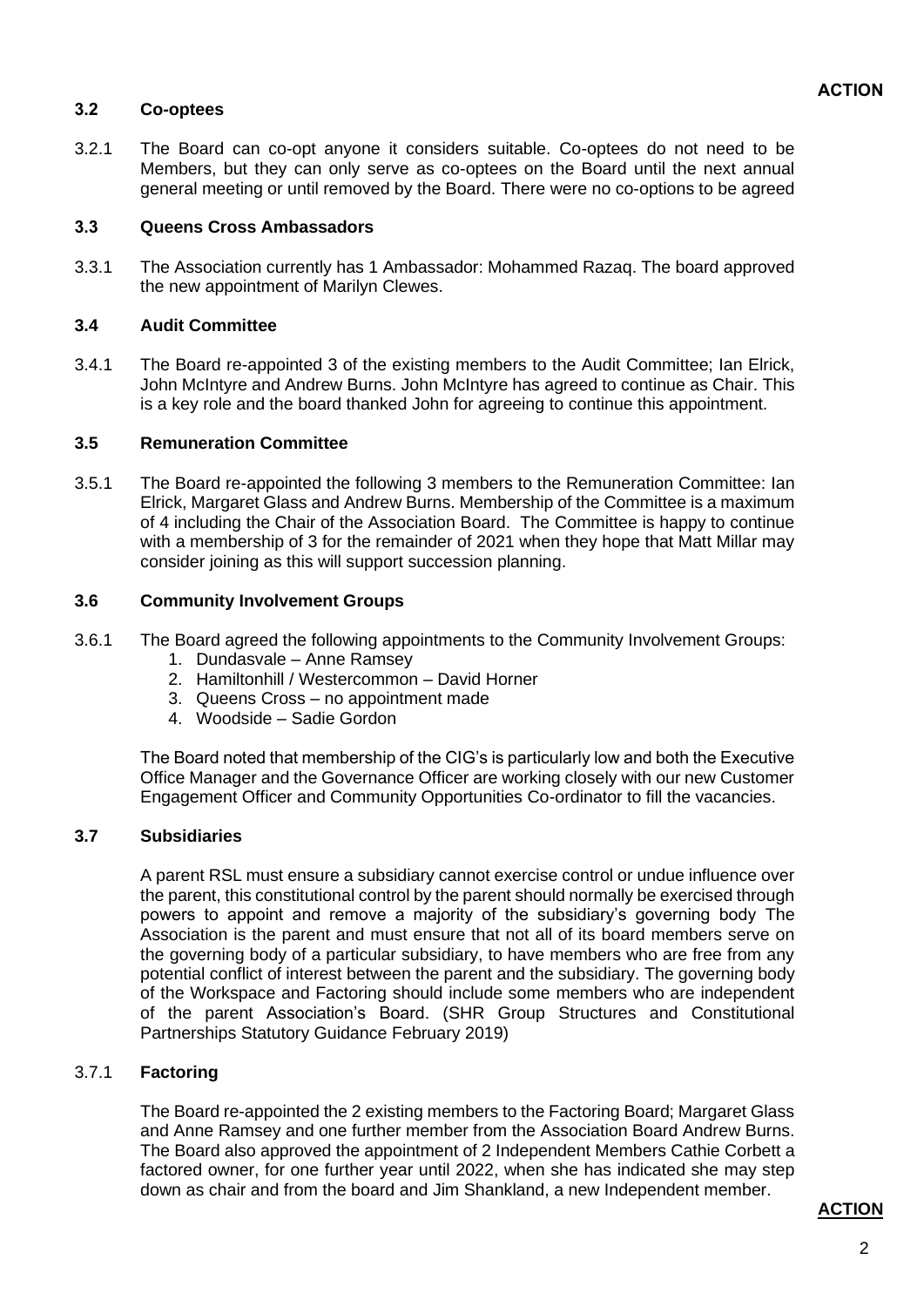# 3.7.2 **Workspace**

The Board confirmed their approval to re-appoint the following 5 Directors to the Workspace Board: David Horner, Ian Elrick, Eileen McDade, Ian McLean, and Sadie Gordon and one new member independent member Jim Shankland. It was agreed that Sadie Gordon should be re-appointed as the Association (Parent) Representative member.

# 3.7.3 **Community Foundation**

There are only two members of the Community Foundation being the Association and the Workspace. No more than 3 individuals from each member may be appointed at any given time and there is no option to appoint co-optees. The Board confirmed the appointment of its representatives as Sadie Gordon, and Helen McLellan and noted the 3 appointments agreed by the Workspace Board Jeanne Dayton, Derek Iggo and Anne Ramsey.

# **3.8 Partnerships**

# 3.8.1 **North West Development Hub**

Membership of the North West Development Hub Board will be appointed by the Boards of each Housing Association. This will include a member of the Executive Team and 2 Board members from each organisation. Membership shall, as far as possible, remain constant throughout the term of appointment, to ensure stability, consistency and enable members to gain experience. Sadie Gordon and David Horner were reappointed.

## **3.9 Working Groups**

- 3.9.1 David Horner and Sadie Gordon to the Regeneration Working Group. Rona Anderson is the lead Director
- 3.9.2 Andrew Burns, Margaret Glass, Anne Ramsey and Bronwyn Wyper to the Supported Housing Working Group. Louise Smith is the lead Director.
- 3.9.3 Andrew Burns was reappointed and Bronwyn Wyper a new appointment to the Succession Planning Working Group. Fiona Smith, Executive Office Manager, is the lead Officer. The Succession Planning Working Group was set up in 2018. It was agreed to look at widening the remit to encompass all 'Governance' and this will include reviewing in detail evidence for the Annual Assurance and overseeing any changes to governance documents or policies. Anne Ramsey has recently achieved the GOSHA and it has been noted that she will be a useful addition this group.

## **3.10 Other Appointments**

## 3.10.1 **GCC Anderston, City and Yorkhill Area Partnership**

We lost our membership to this Board as we could not identify a local (resident in this area) person to represent us however it has been noted by GCC that should a vacancy occur that we would like to be invited to appoint a further representative to the Area Partnership.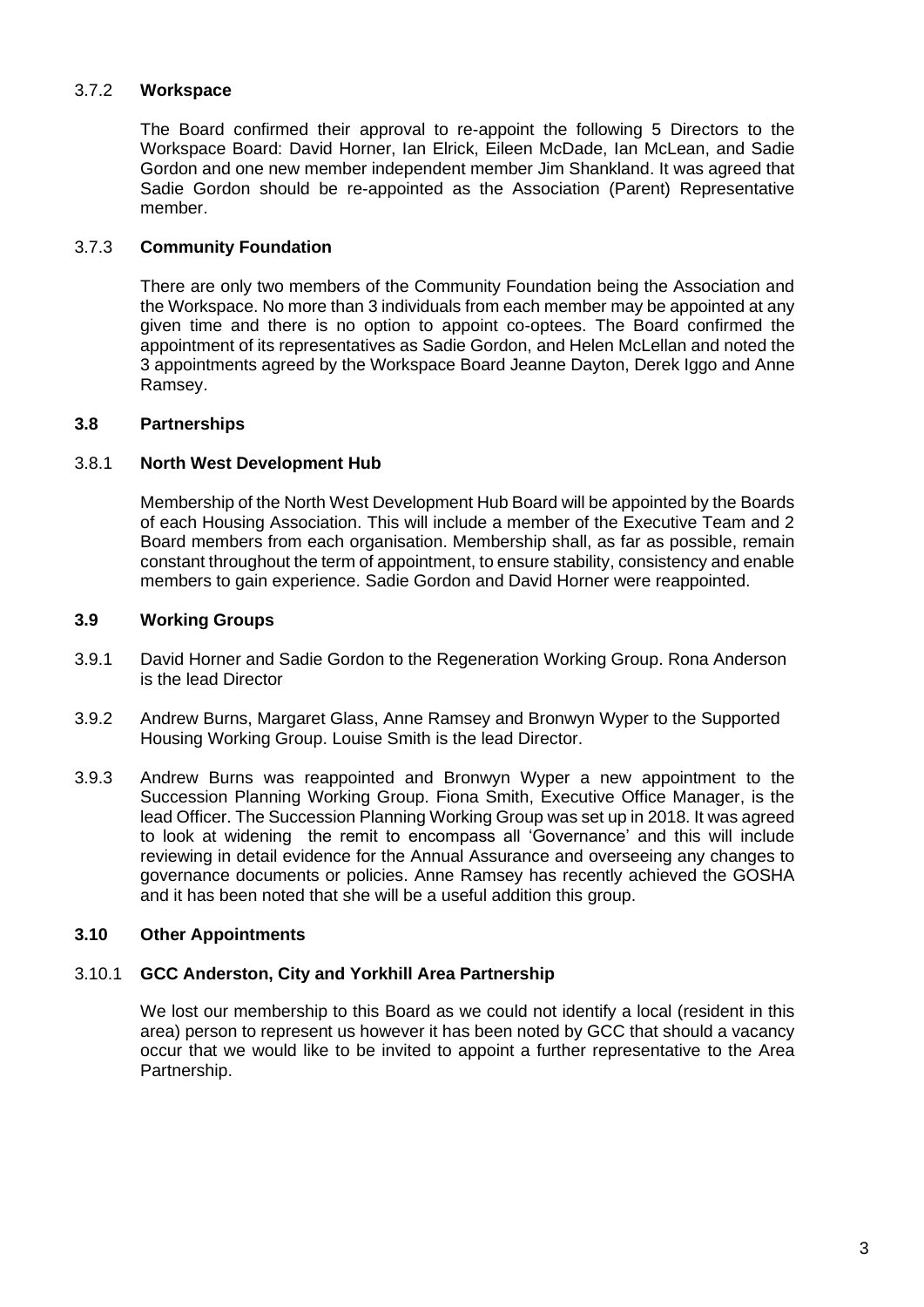## 3.10.2 **Possilpark Peoples Trust**

At the Board meeting on 30 October 2018 the Possilpark Peoples Trust invited the Association to join the Trust along with a number of other organisations and community representatives. The Trusts main purpose is to source funding to facilitate investment in a new community centre. Sadie Gordon, our board member, was already a member of the Trust and active in the Hamiltonhill community. The offer being made was for an input of staff resources for the redevelopment of the Possilpoint centre and social regeneration staff resources for engagement with new and current tenants in the Possilpark community. The Board approved the re-appointment of Sadie Gordon for one further year.

## 3.10.3 **Young Persons Panel**

In November 2020, the Board gave approval for Bronwyn Wyper to serve as the Board representative on the Young People's Panel. The Board agreed to appoint Bronwyn for one further year.

#### 3.10.4 **Tenant Information Service (TIS) Board Nomination**

The Board agreed the nomination of Robert Alston who is in receipt of services from the Factoring Company and a member of our Residents Task Force, to serve as a Director on the Board of TIS for a period of 2 years, until 2023. Although nominated by the Association, it should be noted that Robert does not formally represent the Association on the Board, and that this nomination will only continue so long as Robert remains connected to the Association by way of tenant participation (e.g. through the RTF or CIG).

### **3.11 Authorised Signatories**

3.11.1 The board agreed the Authorised Signatories will remain as Chief Executive, Directors and Office Bearers. As a result of the new appointments of Andrew and Anne and Marilyn's appointment ending there will be a number of legal and other signatories requiring to be updated. **Neil Adele** 

## **4.0 Signing of Code of Conduct, Declaration of Interest and other information**

- 4.1 The Code of Conduct sets out the standards of behaviour and conduct it expects of governing body members and governing body members must declare and manage openly and appropriately any conflicts of interest and ensure they do not benefit improperly from their position. Further information is available in the SHR Standards of Governance and the Association Rules which can be found in the portal. In order to avoid the distribution of paperwork during the global pandemic, Board Members agreed to email our Governance Officer confirming:
	- a) That have read, understood, and accepted the Code of Conduct and the Board Member responsibilities as set out in the role profiles.
	- b) That they have read and understood the health and safety responsibilities of the Board of Management.
	- c) Any updates to their personal information, declarations of interest, or their biography on our website.

#### **5.0 Annual Review of Safety Policy Statement and Signing of Health and Safety Responsibilities of the Board**

5.1 The purpose of this report was to present to the Board, the Safety Policy for endorsement and the Policy Statement and Responsibilities of the Board, for review and signing. The Control Manual, which is part of the Management System, sets out the responsibilities of everyone in the organisation from individual board members to employees, and these responsibilities must be reviewed annually. Members of the